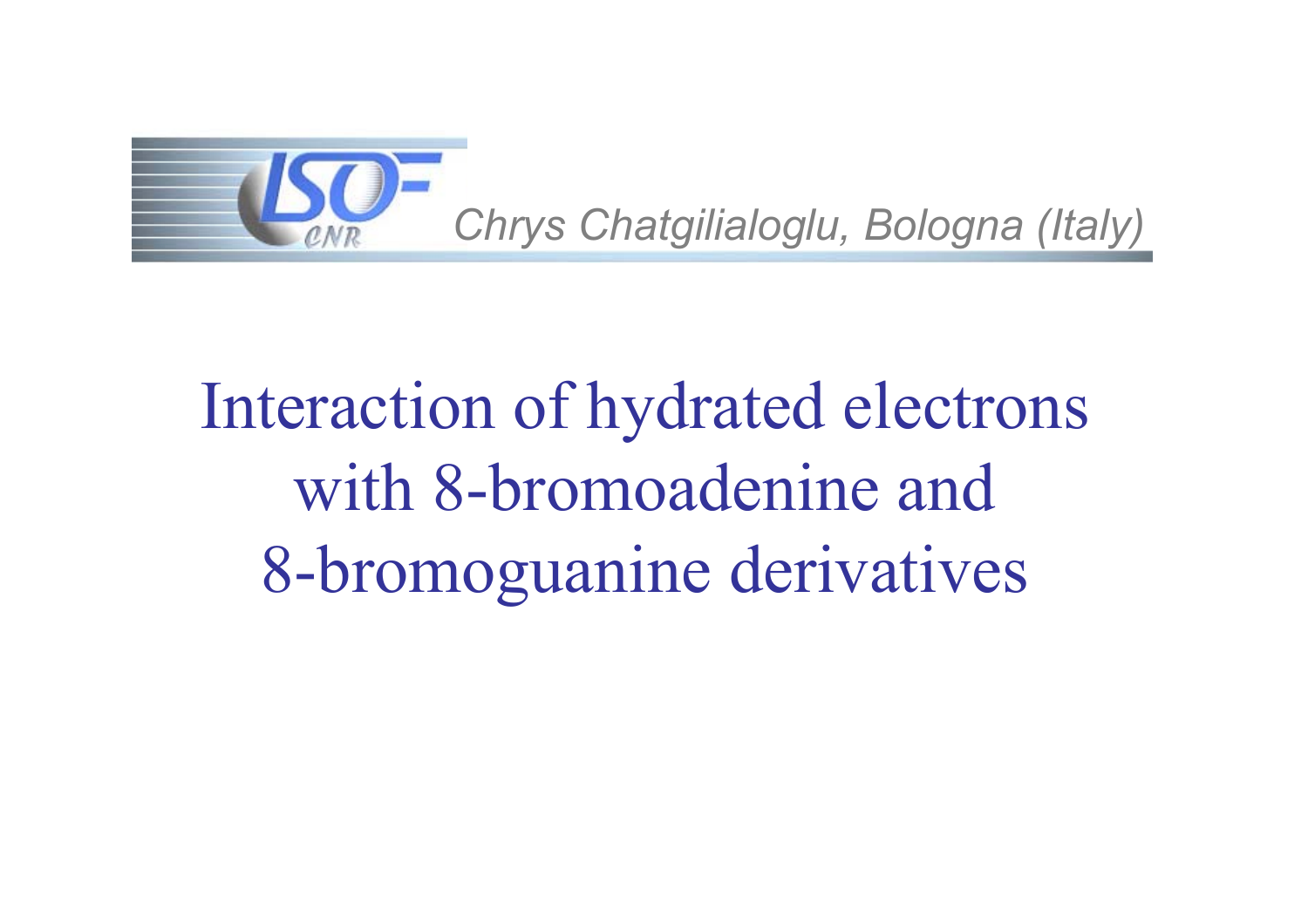### Radiolytic Methods

 $\rm{}H_2O$  $\rm e_{aq}^{-}(0.27), HO^{*}(0.28), H^{*}(0.062)$ (radiation chemical yields ( *G*) in µmol/J)

*k*(HO •  $)$  =  $6.0 \times 10^{8}$  M<sup>-1</sup> s<sup>-1</sup> *k*(H •  $)$  =  $1.7\times10^{5}$  M<sup>-1</sup> s<sup>-1</sup> HO •/H  $\cdot$  + (CH<sub>3</sub>)<sub>3</sub>COH  $\longrightarrow$  H<sub>2</sub>O +  $\cdot$ CH<sub>2</sub>C(CH<sub>3</sub>)<sub>2</sub>OH

 $G(e_{aq}^{-}) + G(H^{*}) = 0.33 \mu$ mol/J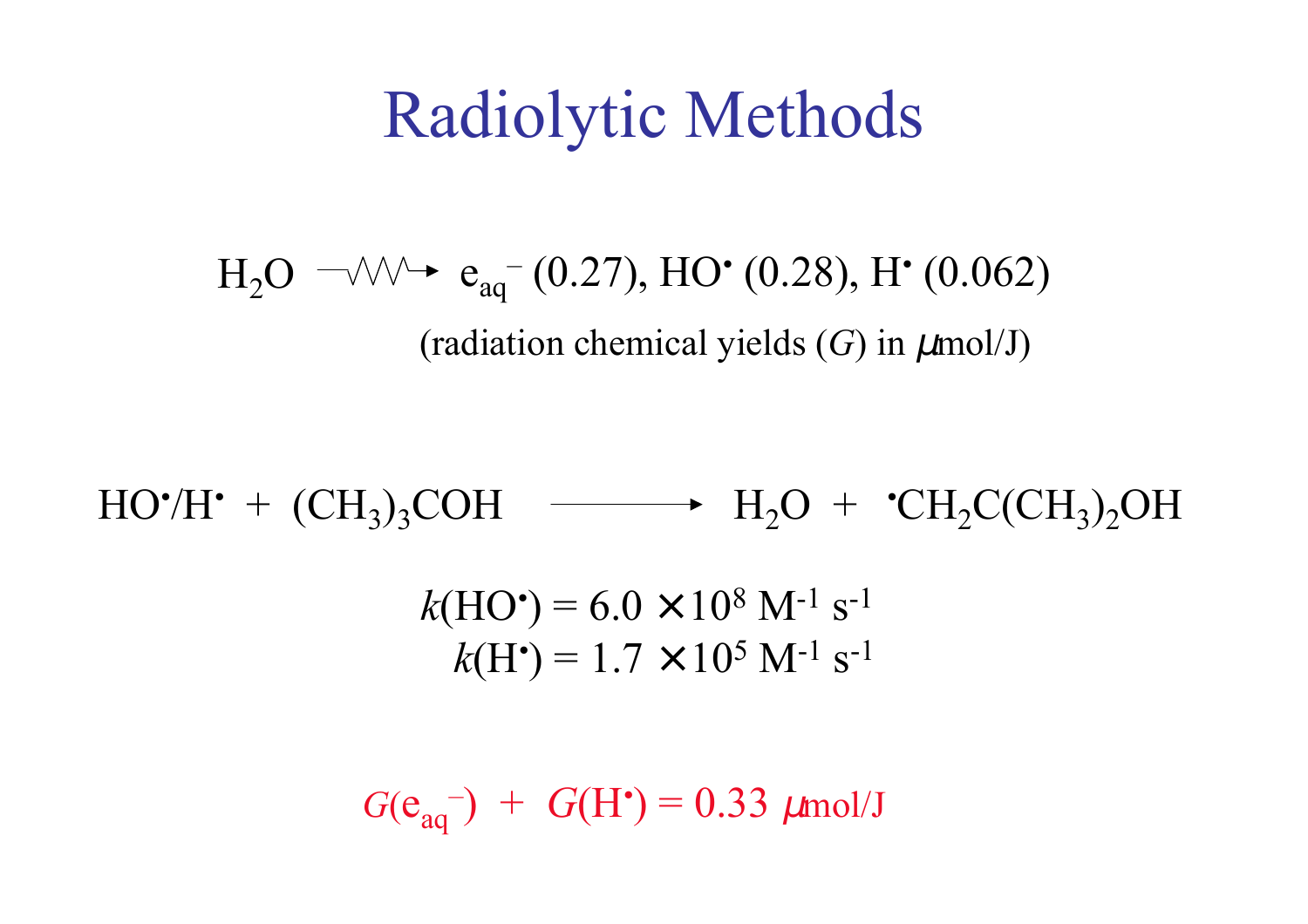# Proposal

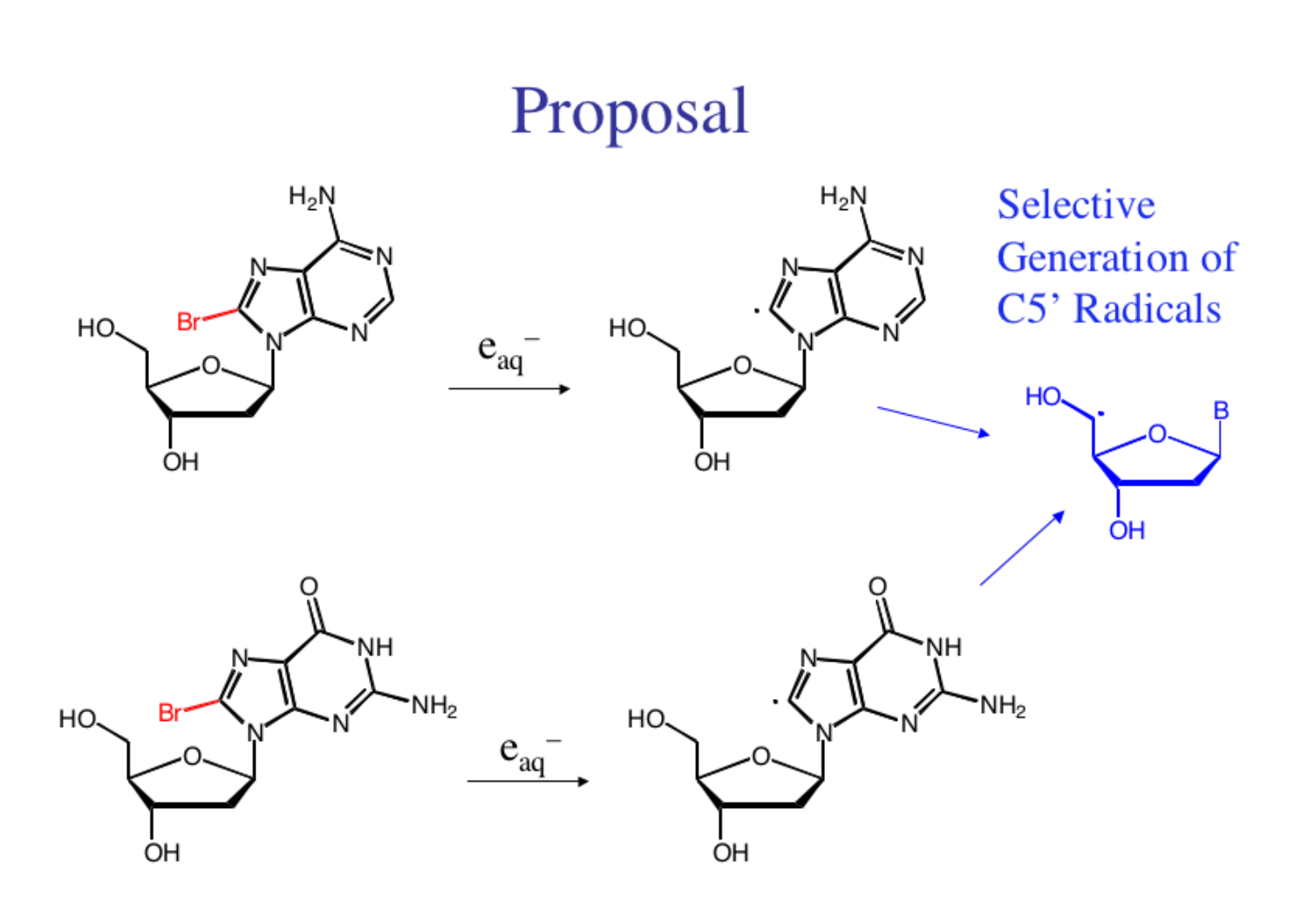

Diastereoisomeric ratio  $(5'R):(5'S) \approx 2$  in both ss-DNA and ds-DNA Dizdaroglou et al. Int. J. Radiat. Biol. 1988, 54, 195; Free Radical Biol. Med. 2001, 41, 774.

Synthesis of both diastereoisomers

Cadet et al. J. Org. Chem. 1998, 63, 5245.

#### Biochemical and biophysical features of such lesions

Cadet, Lindahl and coworkers,

Proc. Natl. Acad. Sci. USA 2000, 97, 3832; J. Biol. Chem. 2001, 276, 49283. Brooks and coworkers, *J. Biol. Chem.* **2000**, 275, 22455; *J. Biol. Chem.* **2001**, 276, 36051.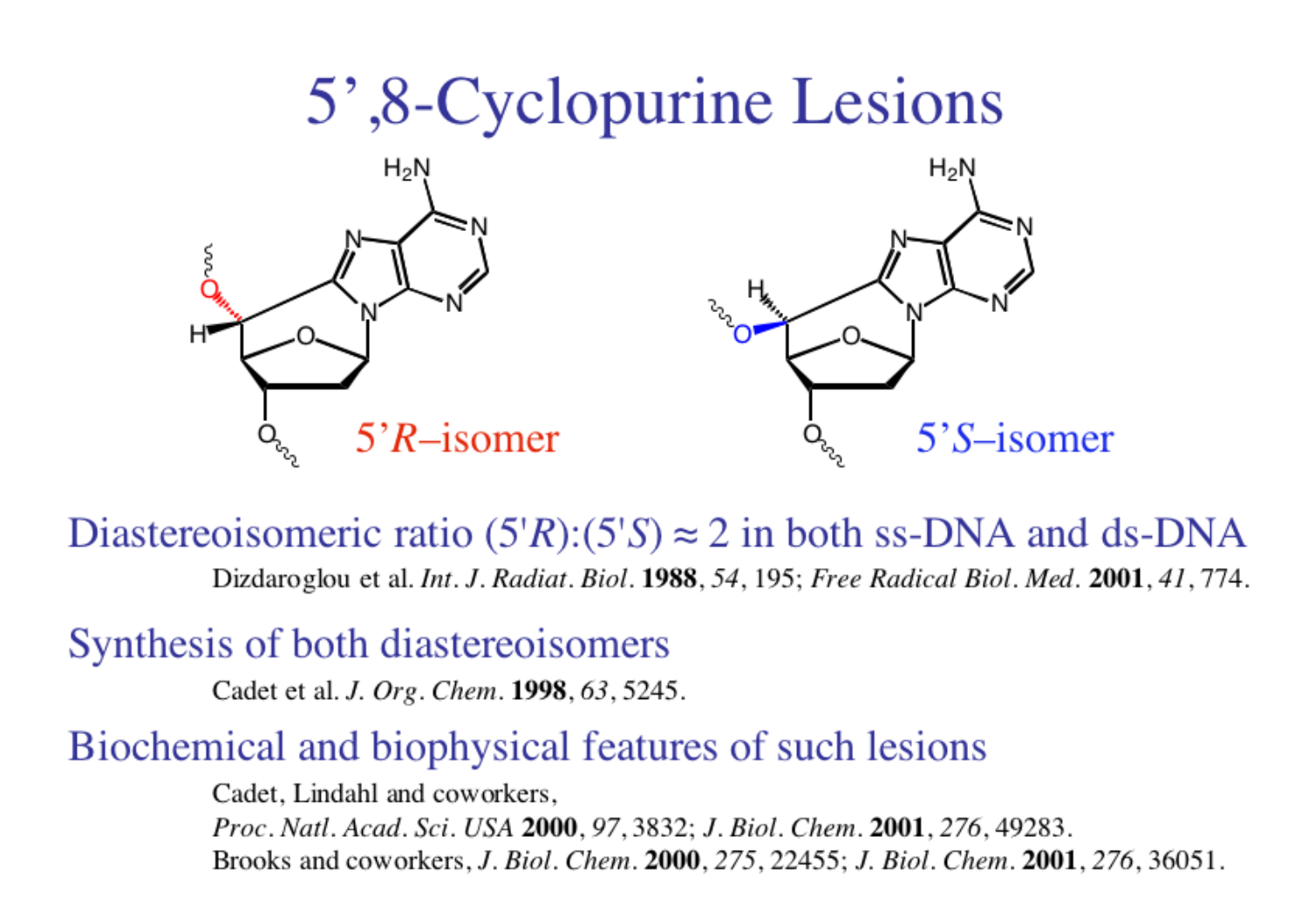#### DFT-UB3LYP/6-31G\*

 $8-Br-dA -$ 



Computed at the geometry of 8-Br-dA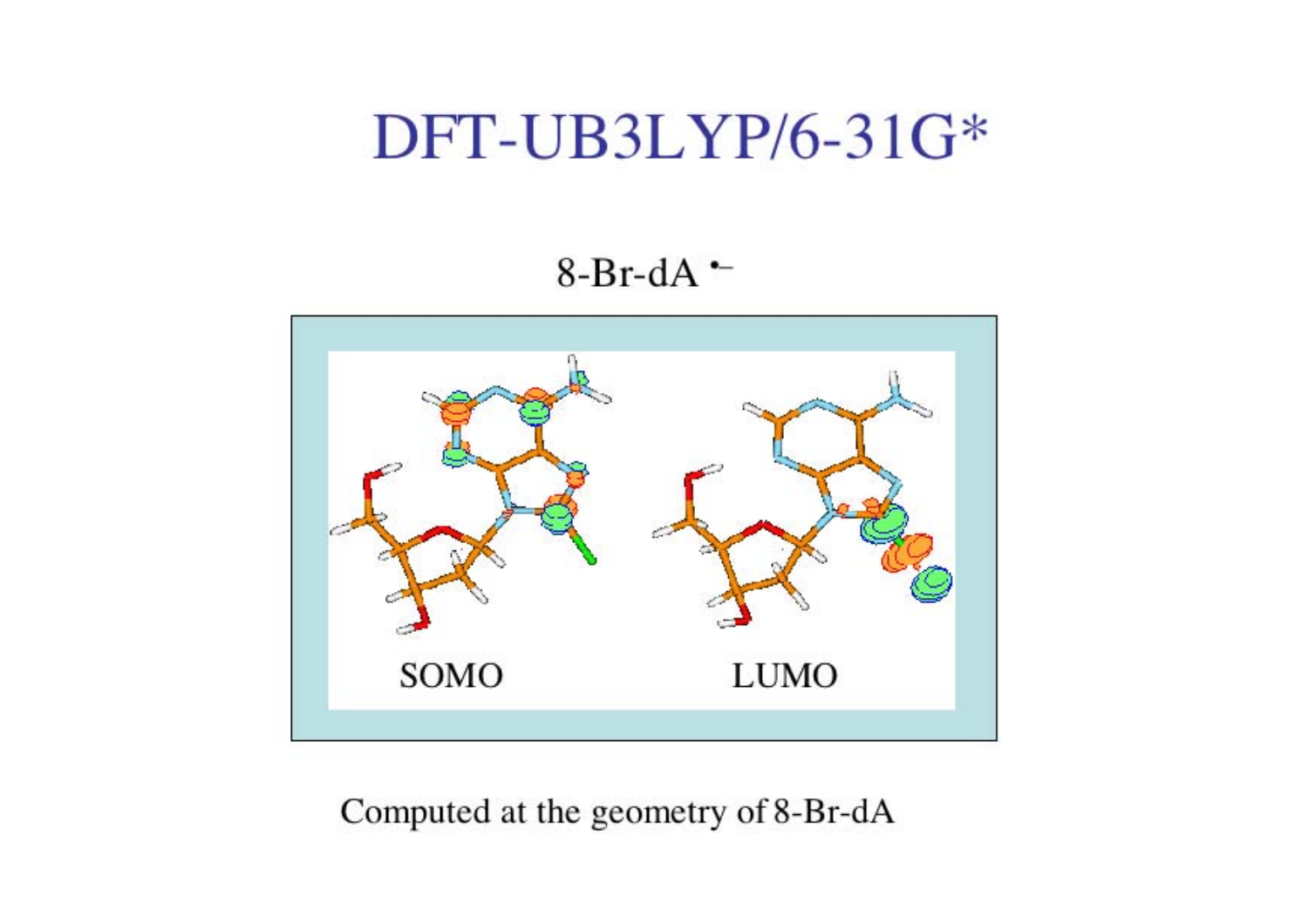#### **Pulse Radiolysis**



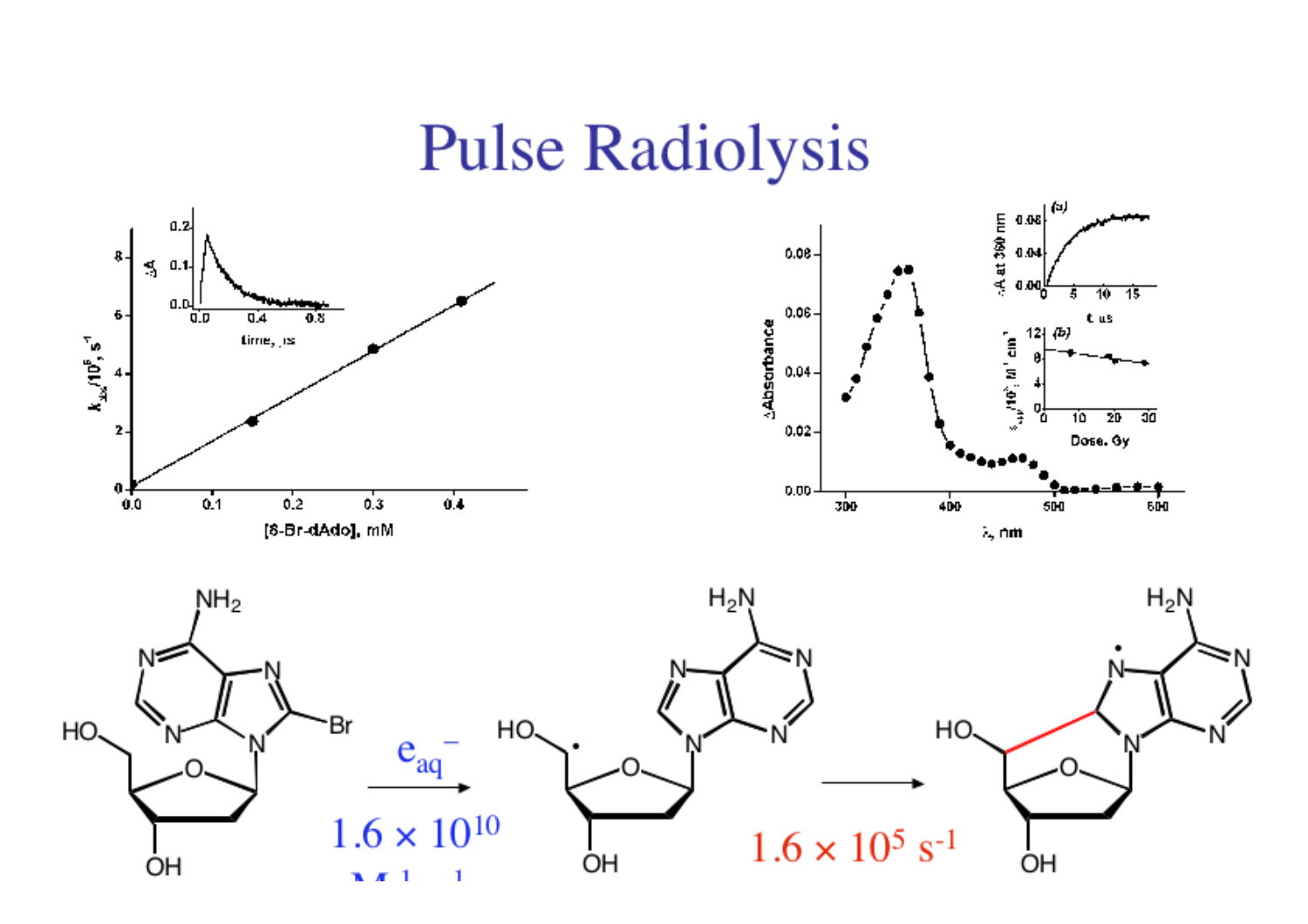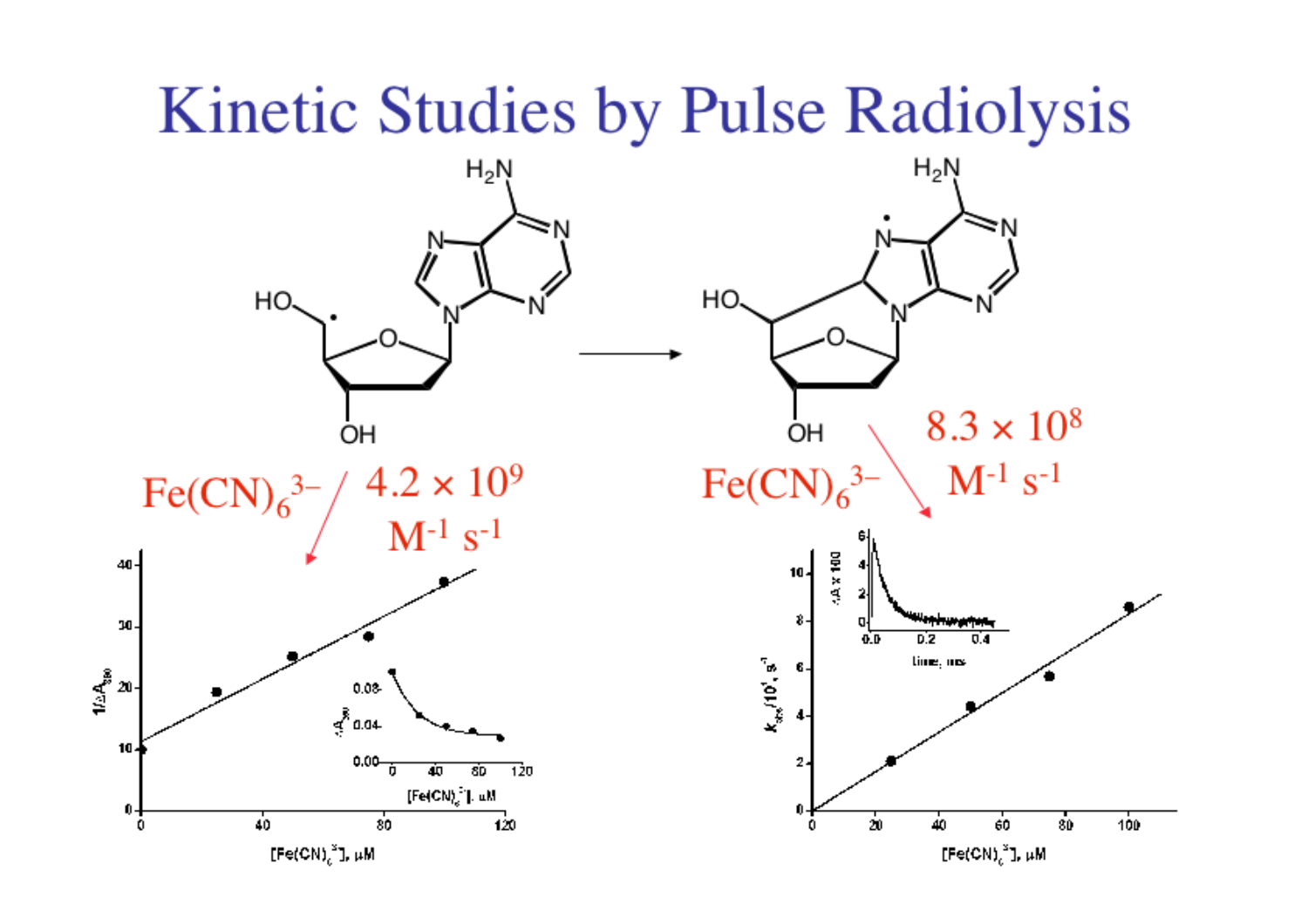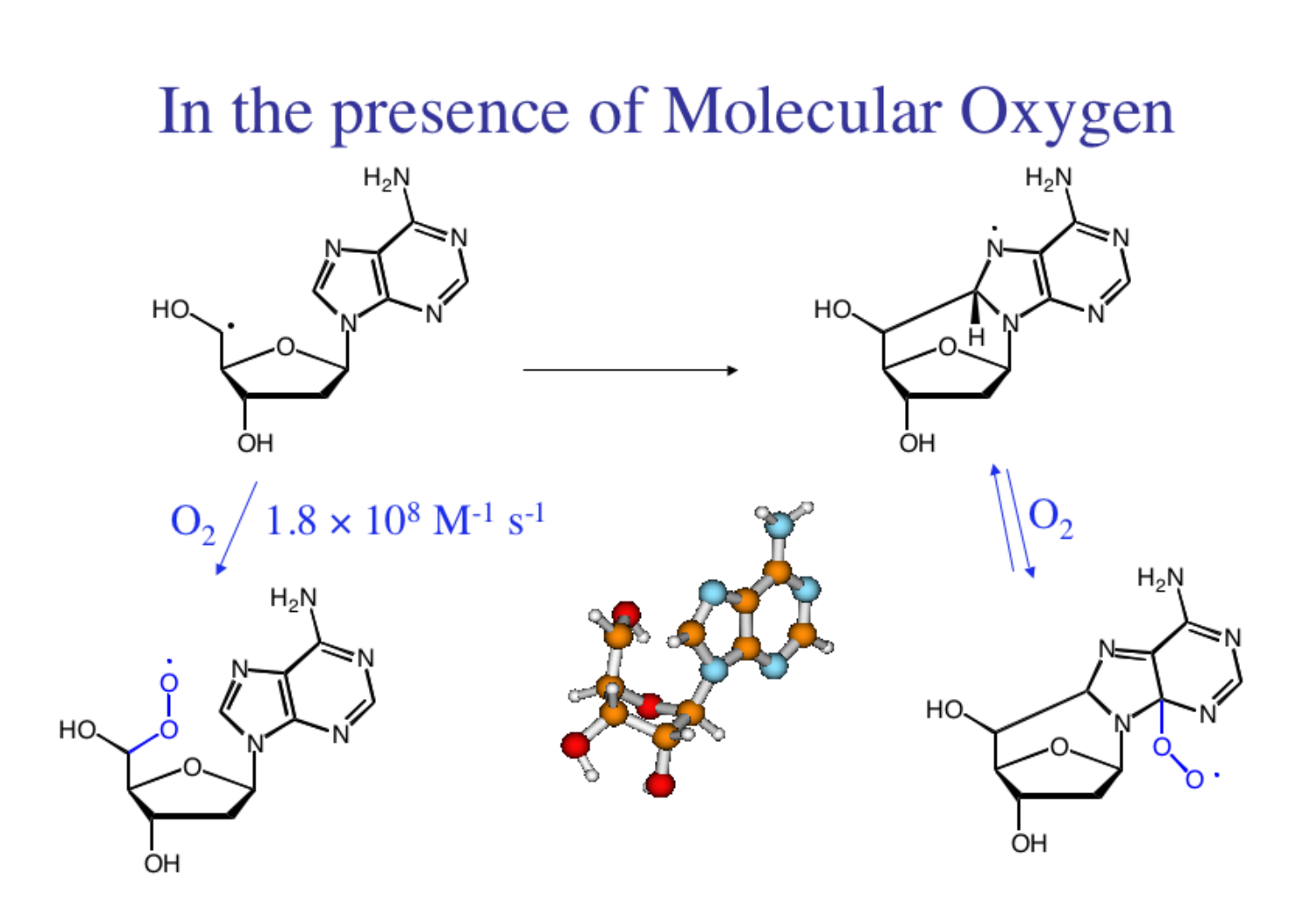# **Product studies**



 $t$ -BuOH  $(0.25 M)$ Fe(CN)<sub>6</sub><sup>3–</sup> steady-state  $\mu$ M level Dose: 3 kGy Consumption 38%

- 70% yield
- $(5'R):(5'S)=6:1$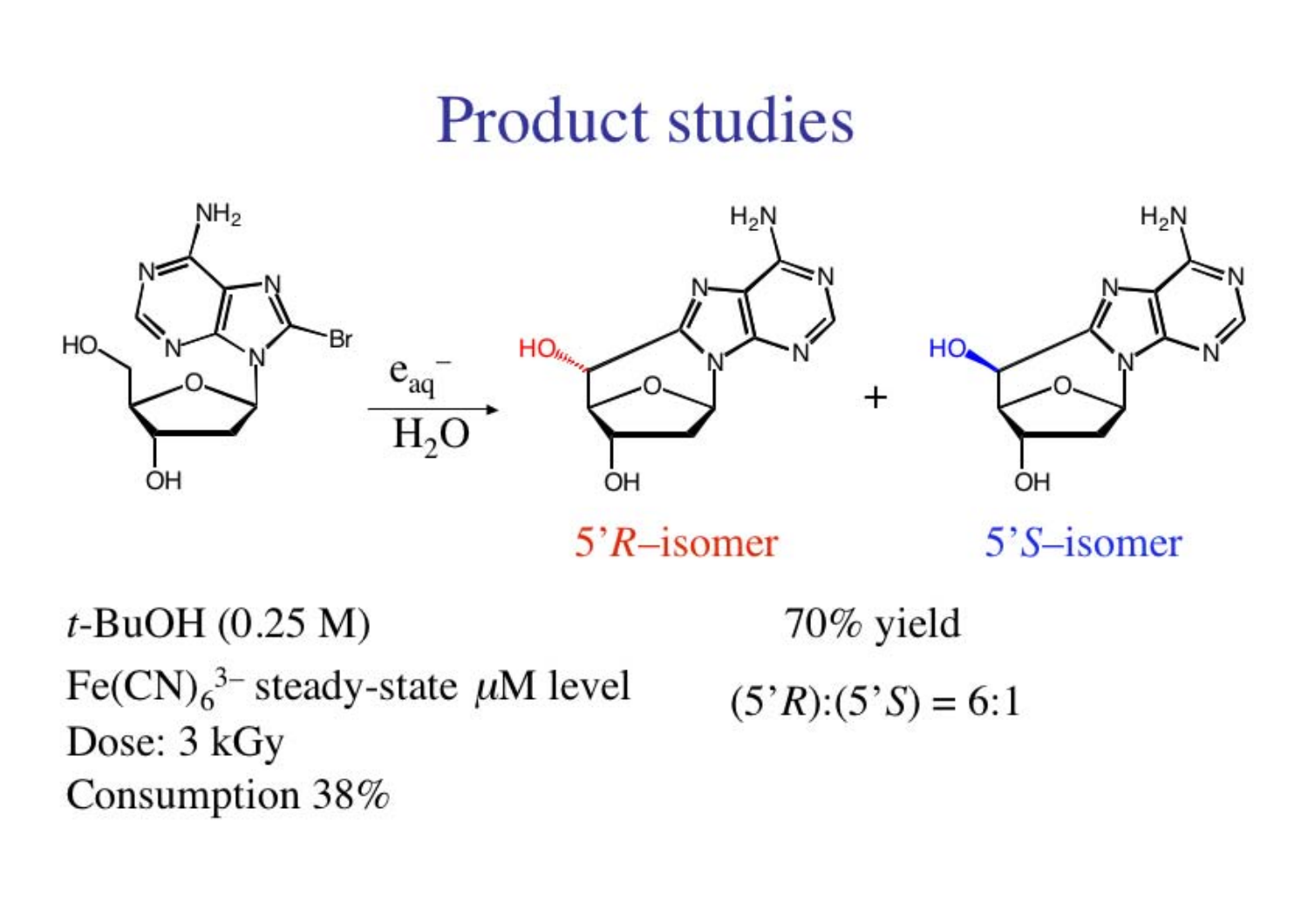#### 8-Bromoguanine derivatives

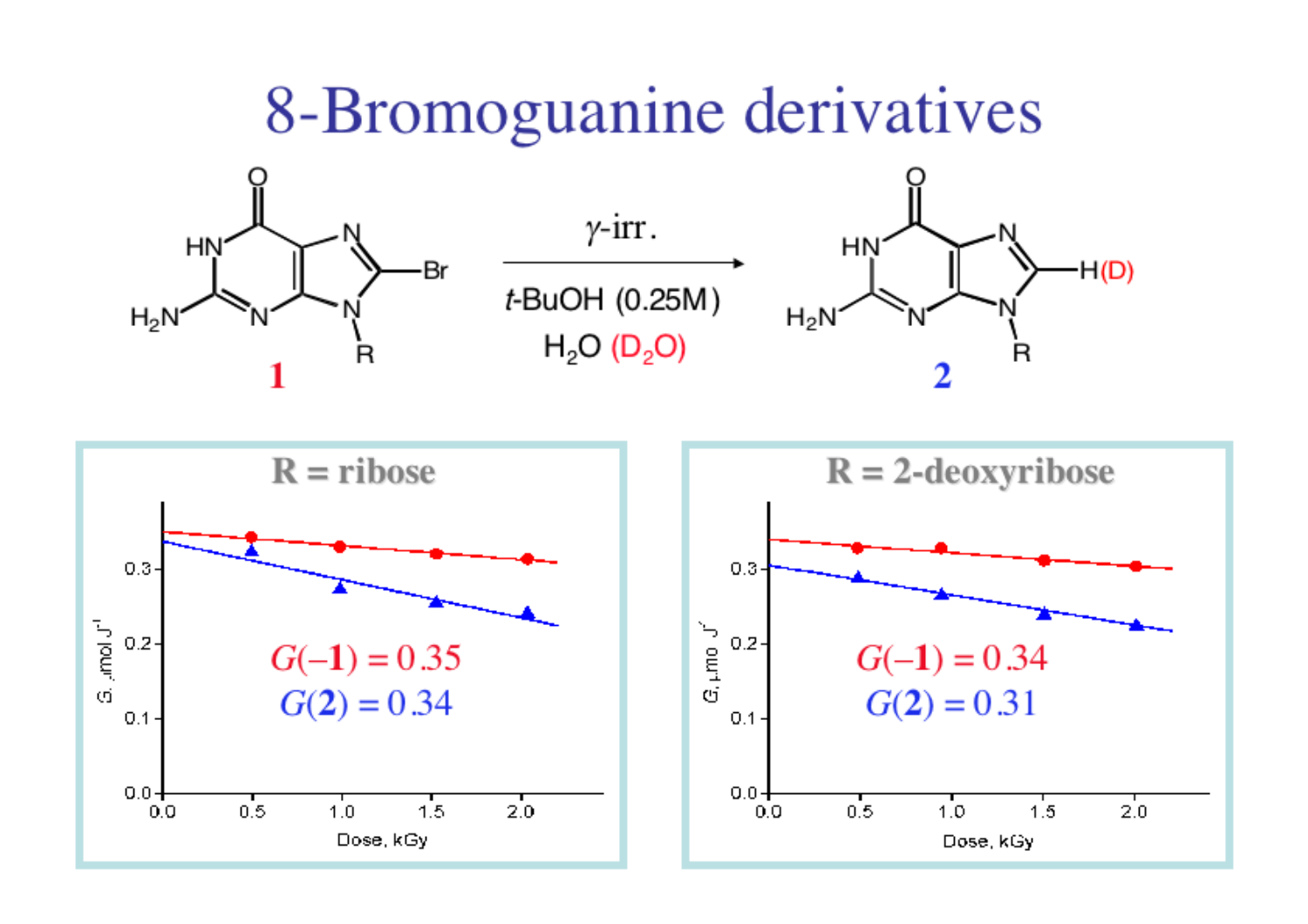## DFT-UB3LYP/6-31G\*

#### 8-Br-dA $\sim$

#### 8-Br-dG $\sim$



Computed at the geometry of 8-Br-dA and 8-Br-dG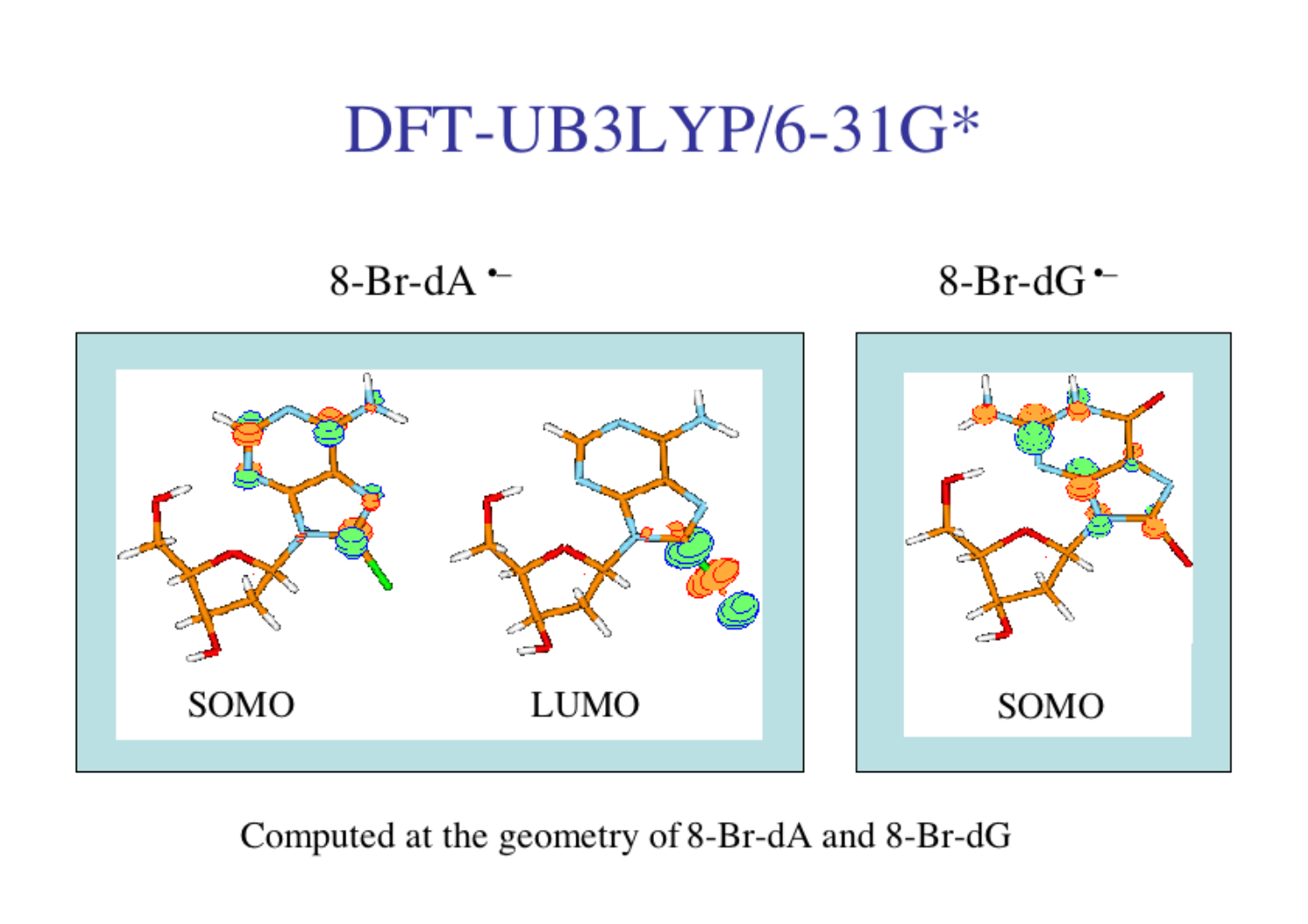# Pulse radiolysis

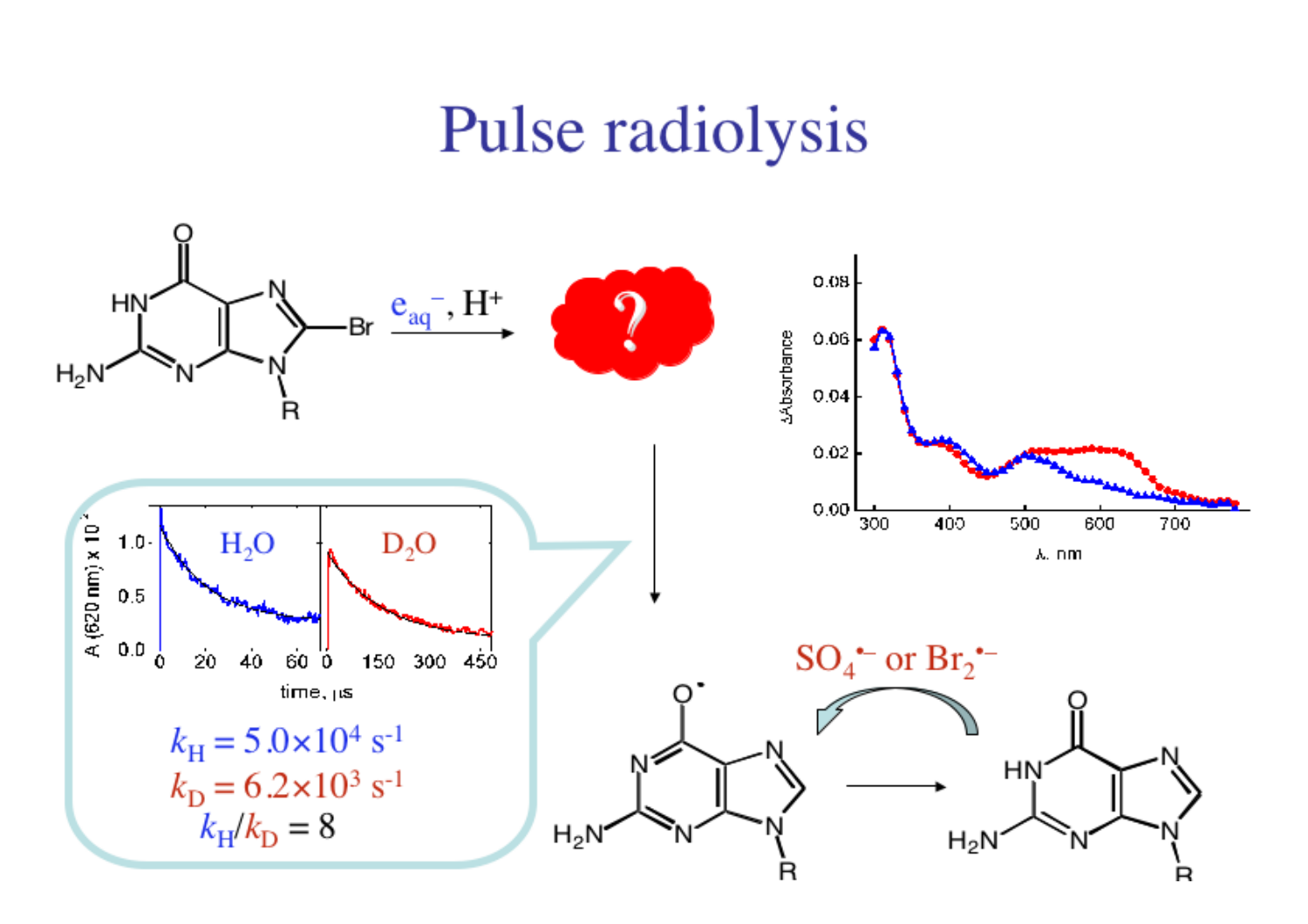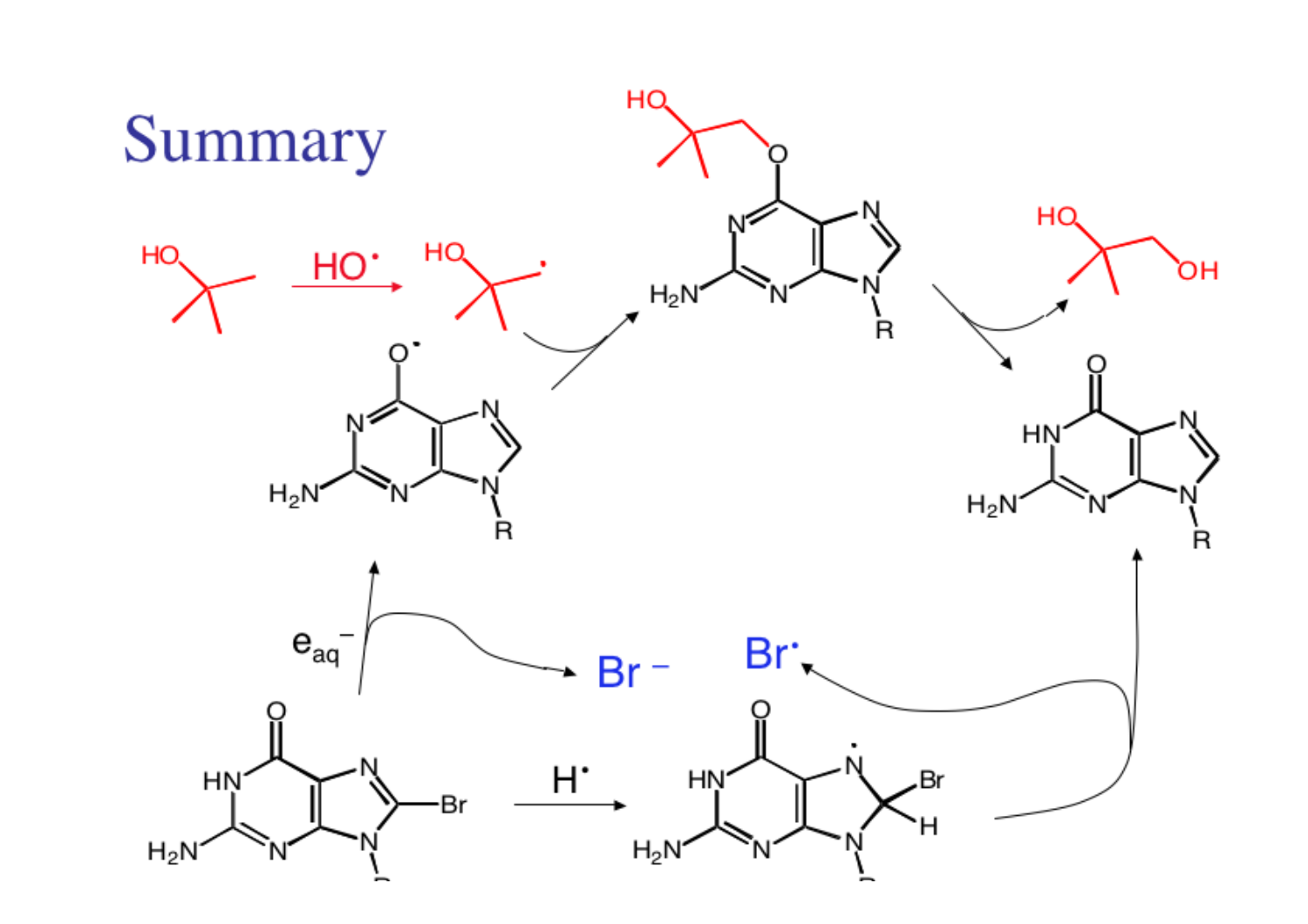# $\gamma$ -Radiolysis of oligonucleotide trimers

| Starting trimer $5$ <sup>TXT3'</sup> $5$ <sup>TXG3'</sup> $5$ <sup>'</sup> XTT <sup>3'</sup> $5$ <sup>3</sup> 'CXA <sup>3</sup> ' |      |      |      |  |
|-----------------------------------------------------------------------------------------------------------------------------------|------|------|------|--|
| $G(-starting)$                                                                                                                    | 0.31 | 0.33 | 0.33 |  |

 $G(e_{aq}^-) = 0.27 \ \mu m o l/J$  $G(H<sup>2</sup>) = 0.062 \mu m o l / J$ 

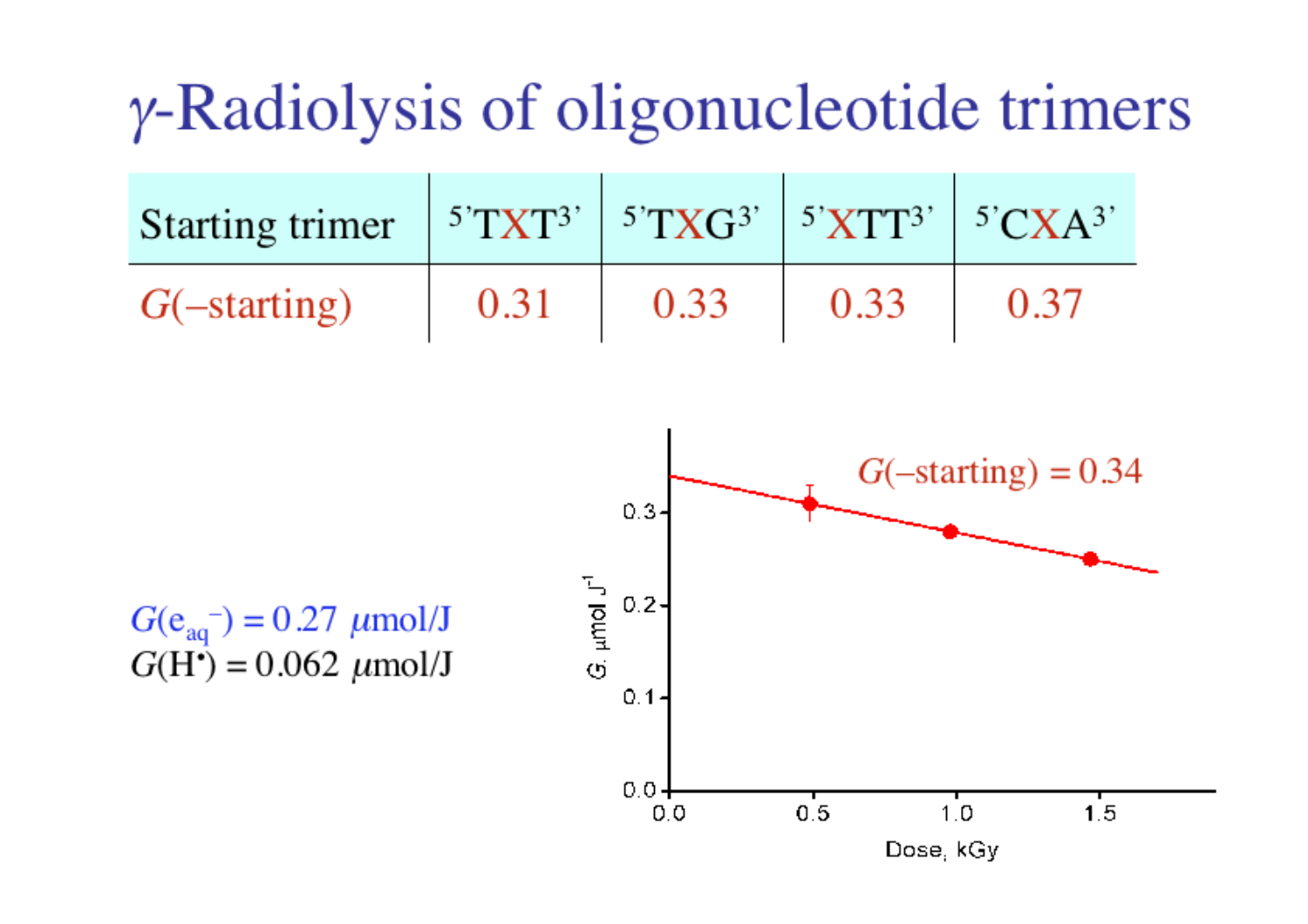# $\gamma$ -Radiolysis of oligonucleotide trimers

| Starting trimer | $ 5$ <sup>T</sup> XT <sup>3</sup> ' | $5^{\circ}$ TXG <sup>3'</sup> $5^{\circ}$ XTT <sup>3</sup> ' |      | $\mid$ 5'CXA <sup>3'</sup> |
|-----------------|-------------------------------------|--------------------------------------------------------------|------|----------------------------|
| $G(-starting)$  | 0.31                                | 0.33                                                         | 0.33 | 0.37                       |
| G(Product)      | 0.24                                | 0.24                                                         | 0.17 | 0.08                       |
|                 |                                     |                                                              |      |                            |

 $G(e_{aa}^{-}) = 0.27 \ \mu m o l/J$  $G(H<sup>2</sup>) = 0.062 \mu m o l / J$ 

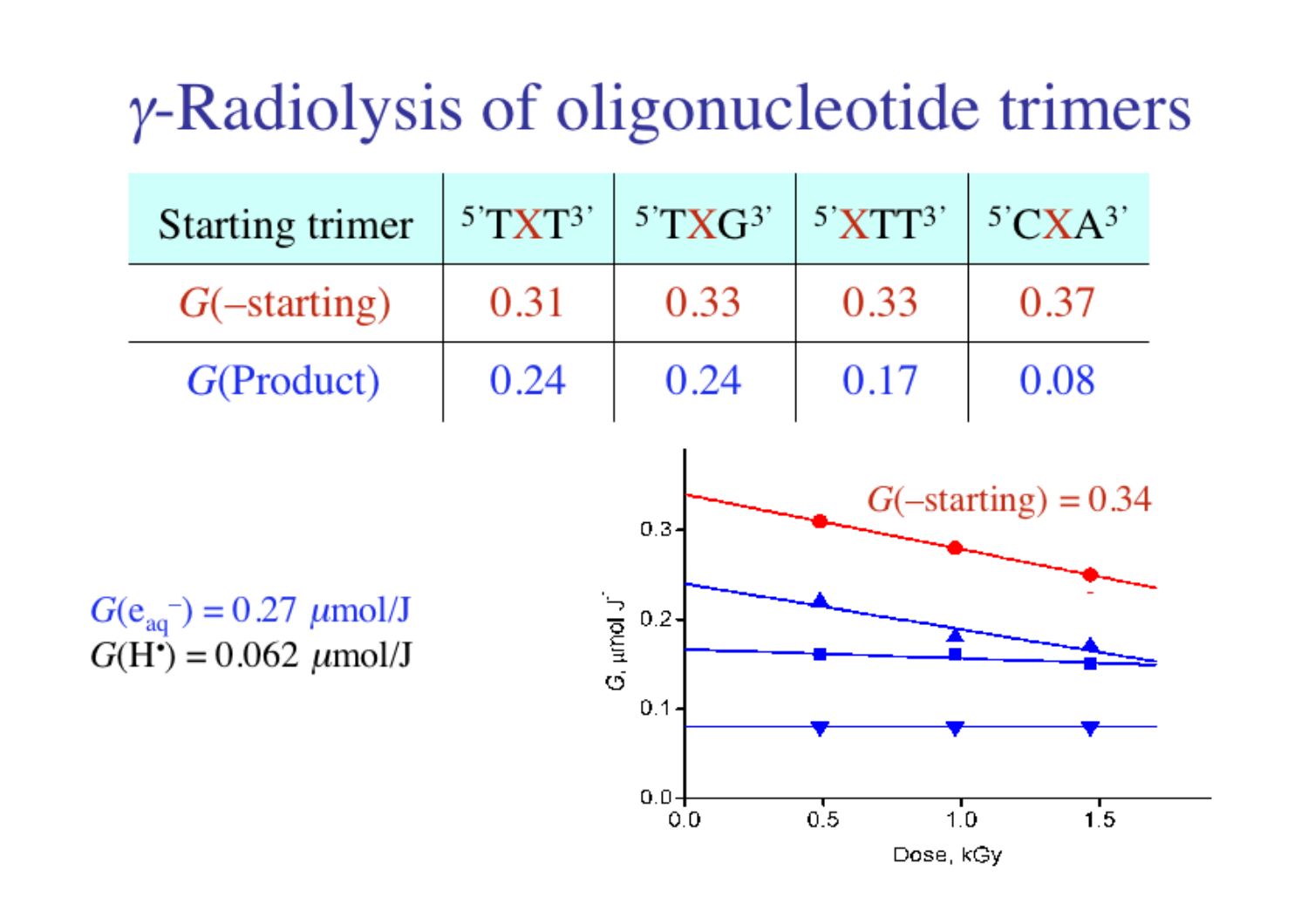#### Electron transfer in oligonucleotide trimers

| Nucleoside $(N)$                                                | $\overline{G}$ | A |  |
|-----------------------------------------------------------------|----------------|---|--|
| $k(e_{aq}^- + N), 10^{10} M^{-1} s^{-1}$ 0.45 0.60 0.82 1.0 1.8 |                |   |  |

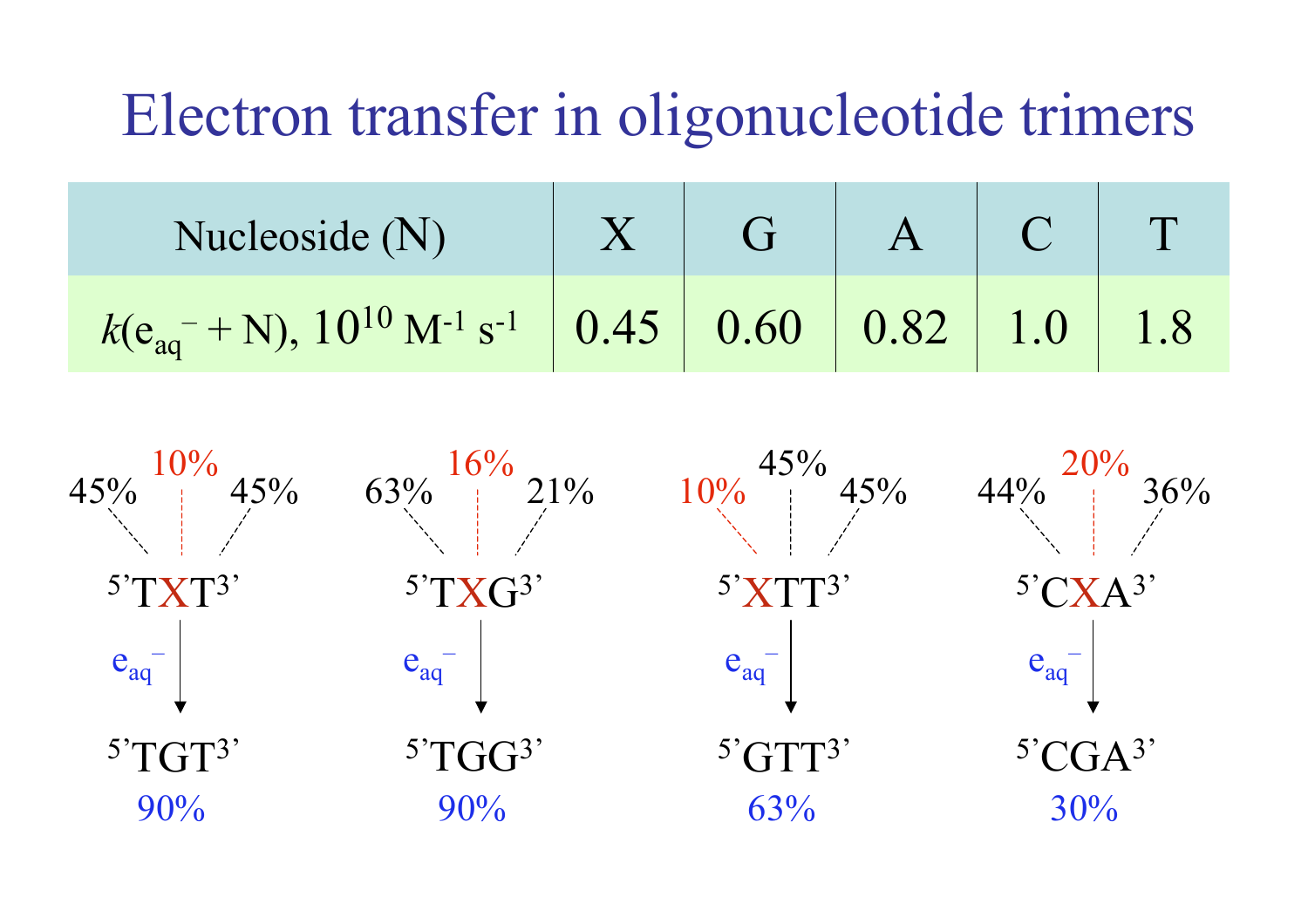#### Electron transfer in oligonucleotide trimers



# Flanking hases

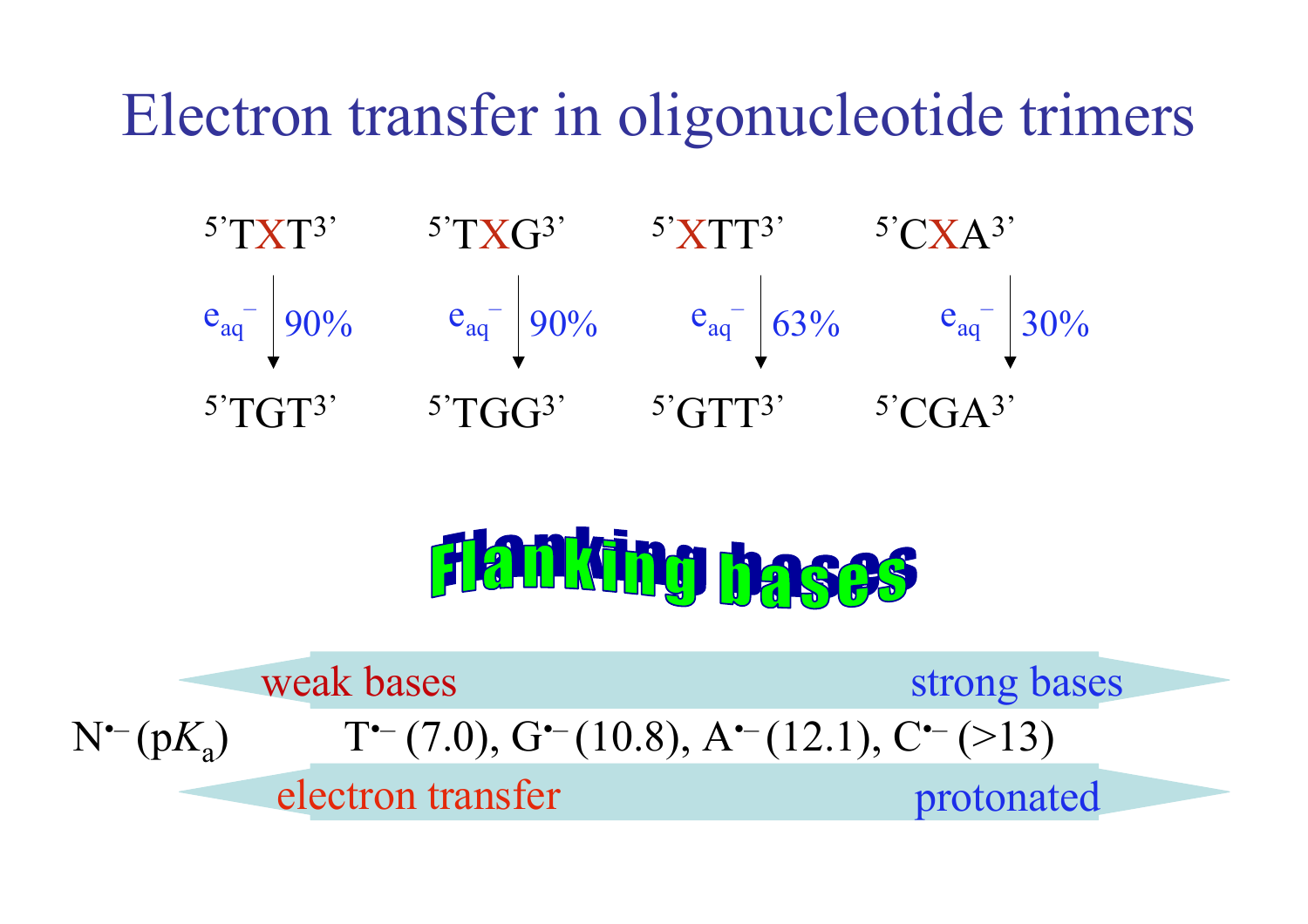

Four Hoogsteen-Bonded guanines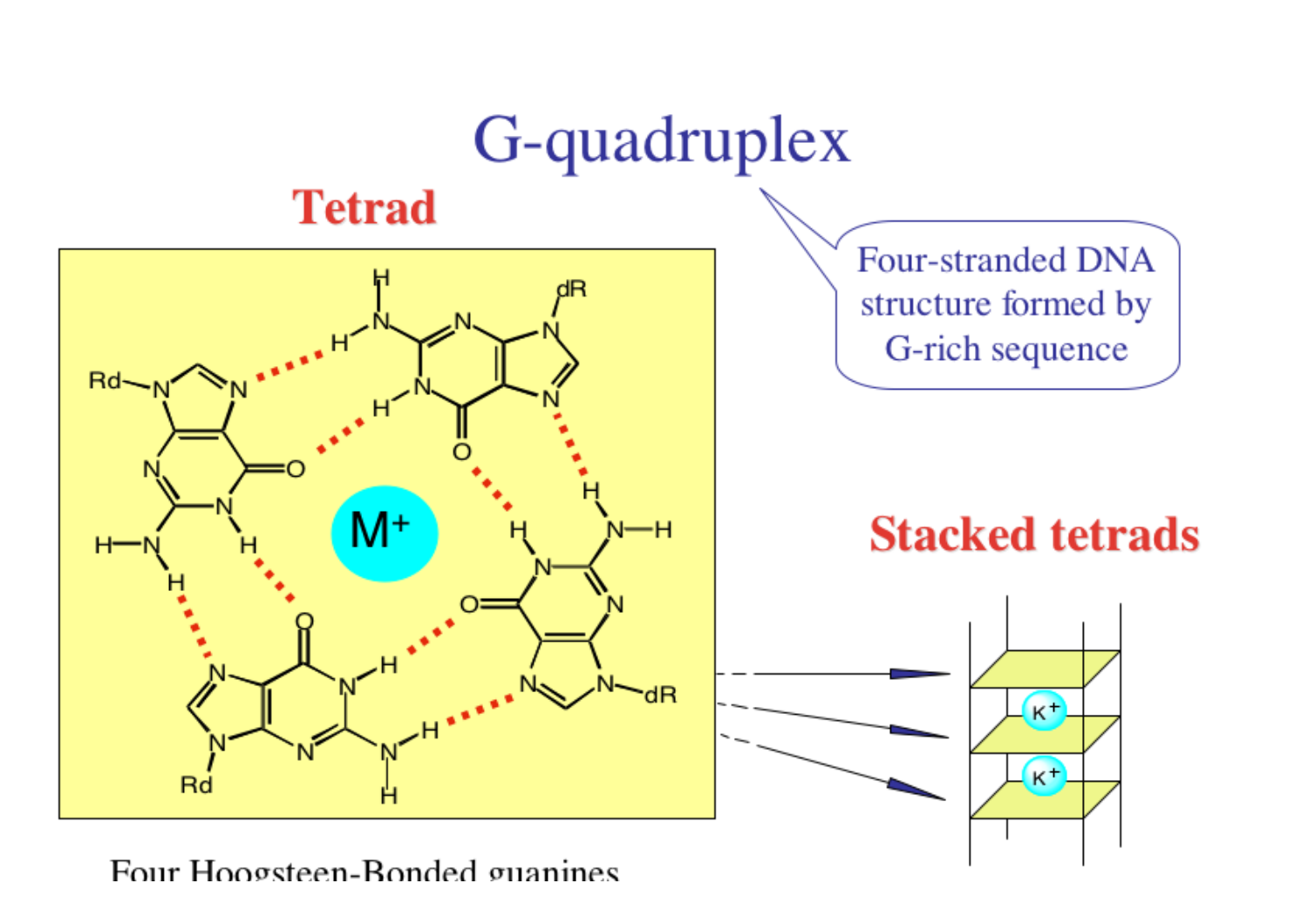# Different G-quadruplex DNA structures

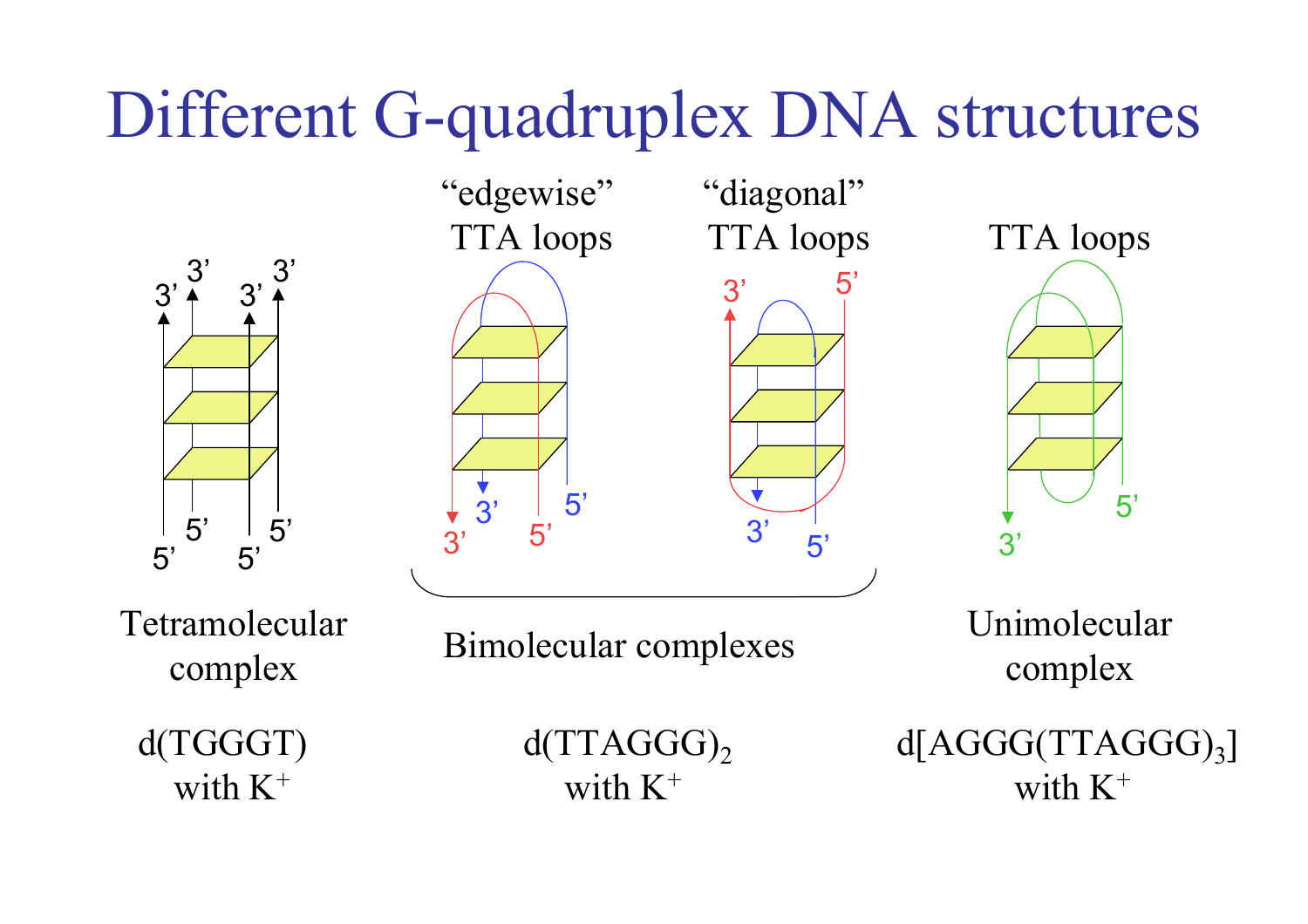## 8-Br-dG incorporation





Parallel stranded tetraplex

 $3<sup>′</sup>$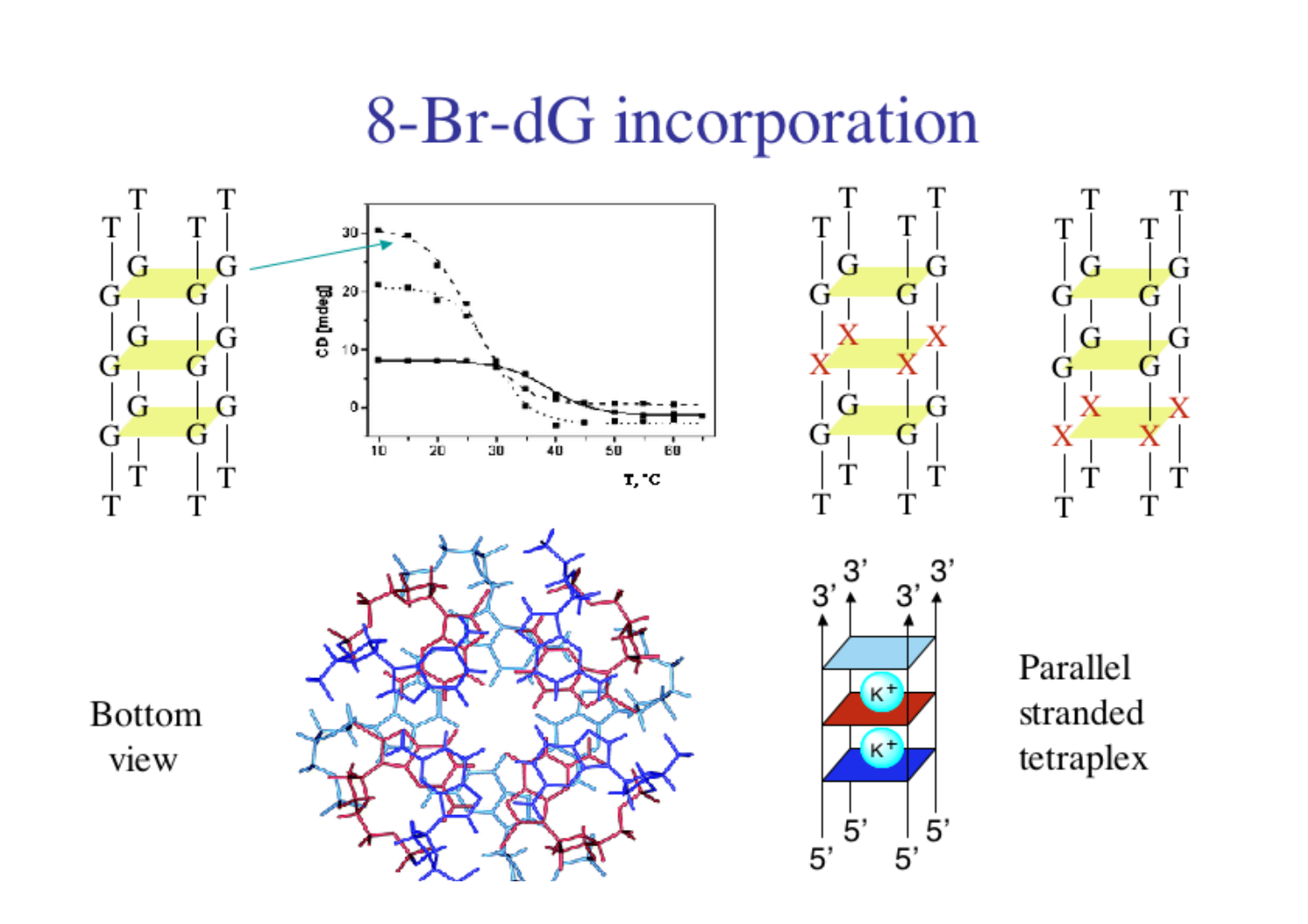# $\gamma$ -Radiolysis

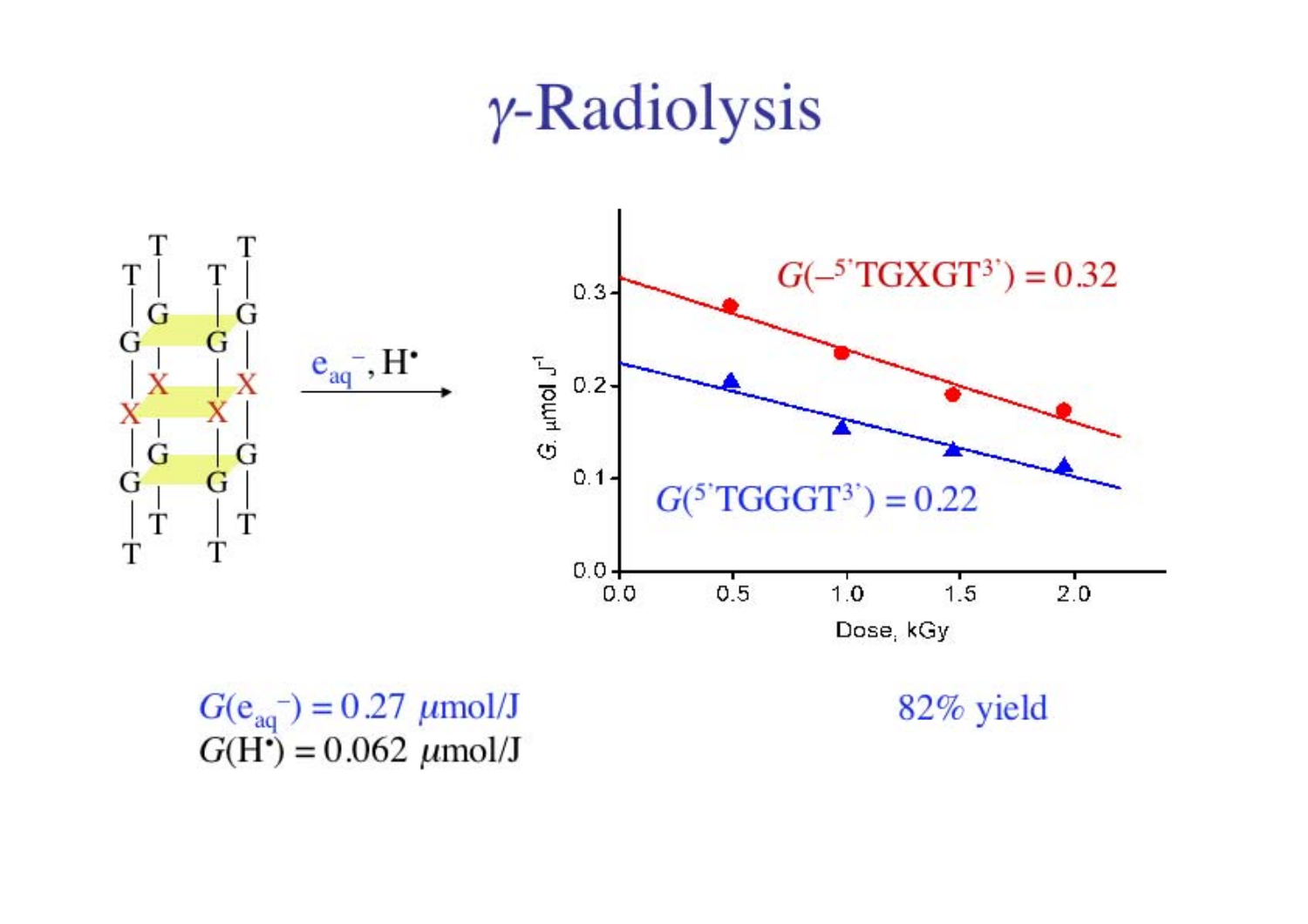## Excess electron transfer in G-quadruplex

 $e_{aq}$ <sup>–</sup> add ~70% to T, ~23% to G and ~7% to X



G–quartets very effective in excess electron transfer 8-Br-dG moieties very good as detection system